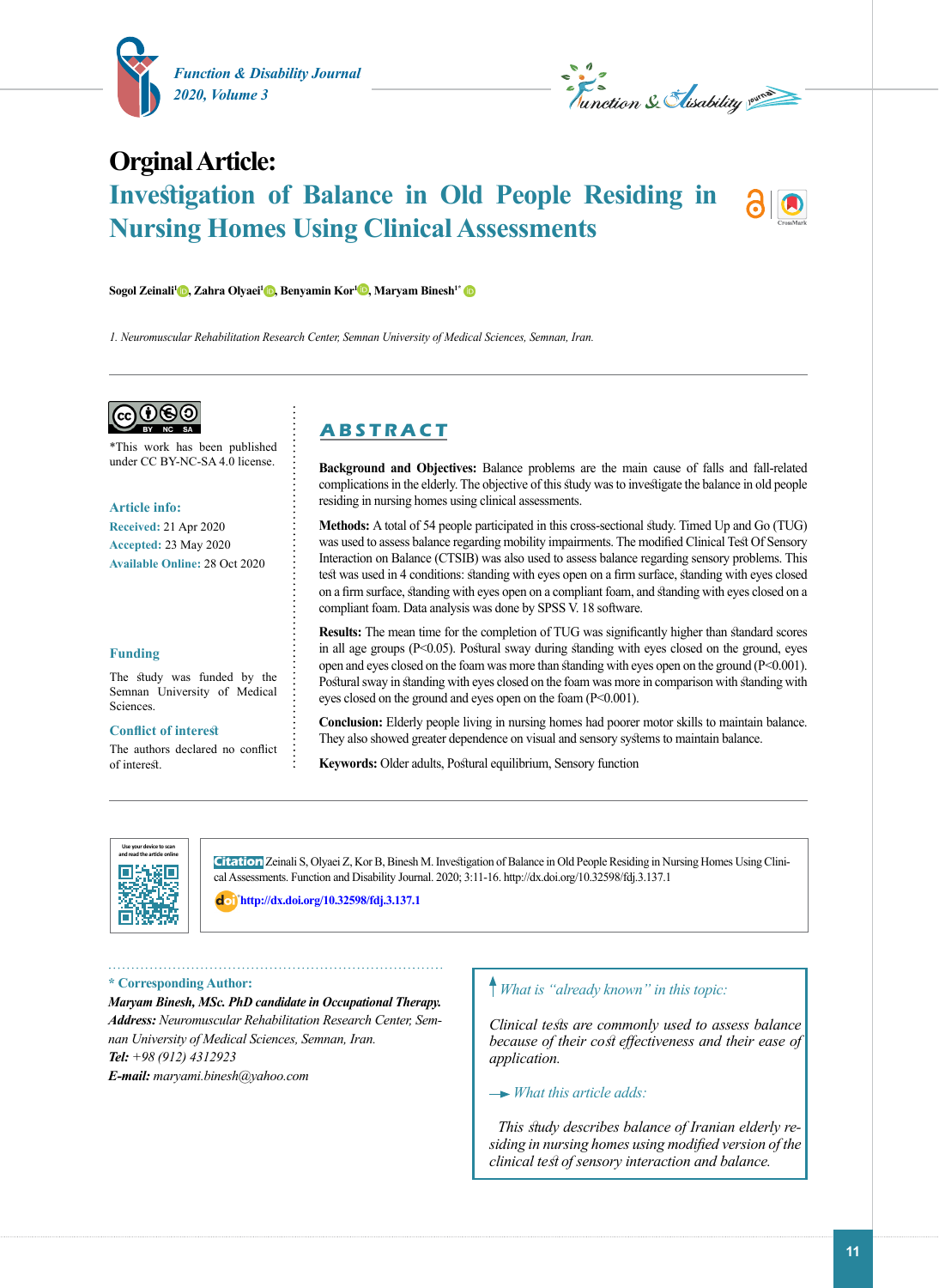

# **1. Introduction**

alling is one of the most common problems among old people, especially, in nursing home residents [\[1\]](#page-3-0). There are many complications in relation to falls such as physical and psychological trauma, loss of independence, or even death  $[2-4]$ . Falling of the elderly has a multifacto-**F**

rial etiology. Impaired balance due to the process of aging has been considered as an important risk factor [\[5,](#page-3-1) [6\]](#page-3-2).

Balance is defined as the ability to maintain equilibrium by keeping the center of body mass over its base of sup-port when exposed to a perturbation [\[7\].](#page-3-3) Processing and integration of sensory information from somatosensory, visual, and vestibular systems, as well as motor planning and adjustment of motor responses, are necessary to maintain balance [\[8\]](#page-3-4). Functional declines in sensory and motor systems due to age-related changes may disturb the bal-ance and postural control [\[9\]](#page-3-5).

Careful assessment of the elderly's sensory and motor capacity and enhancement of these capacities can help improve their balance. In this regard, the use of clinical tests to assess balance has been emphasized  $[10]$ . Clinical evaluations are commonly used because of their cost-effectiveness as well as their ease of application  $[11]$ . The Timed Up and Go (TUG) is a widely used clinical assessment to investigate balance in older adults regarding mobility impairments [\[8\]](#page-3-5). The modified version of the Clinical Test of Sensory Interaction and Balance (CTSIB) is also a cheap, suitable, and valid clinical alternative for laboratory measures to assess the dependency of an individual to visual, somatosensory, and vestibular inputs in maintaining balance [\[12\]](#page-4-1). These tools can easily screen balance problems in nursing home residents and be a criterion for balance function in these individuals. To our knowledge, there is no study to investigate the balance of Iranian elderly residing in nursing homes using CTSIB. The objective of this study was to investigate balance in old people residing in nursing homes by using clinical measures of TUG test and the modified version of CTSIB.

### **2. Materials and Methods**

This cross-sectional research was run in the Noor and Imam Ali care centers of Semnan City, Iran. The Ethics Committee of Semnan University of Medical Sciences approved the study protocol, and all participants gave their written/verbal informed consent before study entry.

The study participants were people aged 65 years and older selected non-randomly. The inclusion criteria were the following: good general health with no cognitive or neurological impairment, not any vestibular or hearing disability, as well as the ability to ambulate independently without the use of assistive devices or orthotics in the lower extremities. The participants who fall during the examination or those who were reluctant to complete all stages of the study were also excluded from the study.

In the beginning, the subjects were asked to complete 3 trials of the TUG test. In each trial, the subjects were given verbal instructions to stand up from an armchair, walk 3 m as quickly and as safely as possible, cross a line marked on the floor, turn around, walk back and sit down. The subjects were observed and timed by a stopwatch from the instant they rose from the armchair to a fully seated position. The final TUG score was the mean score for 3 trials. The TUG test is an effective valid and reliable method of assessing and screening the elderly for fall risk [\[13\].](#page-4-2) The TUG scores of the participants were compared with the normative reference values described by Bohannon [\[14\]](#page-4-3).

The modified clinical test of CTSIB was then used to assess participants' ability to use sensory inputs for balance. According to previous studies, this test could be a valid, cheap, and available alternative for sensory organization test [\[15-17\].](#page-4-4) The modified CTSIB consists of 4 test conditions: standing with eyes open on a firm surface, standing with eyes closed on a firm surface, standing with eyes open on a compliant foam, and standing with eyes closed on a compliant foam. For any of these conditions, the participants completed three trials with a maximum of 30 s for each trial by standing with bare feet. If the subjects opened their eyes during an eye closed trial or moved their feet from the standing position, the trial was discontinued and repeated. An examiner observed and scored postural sway in each condition based a 4-point Likert-type scale ranging from 1 to 4. Score 1 indicated minimal sway, score 2 moderate sway, score 3 maximal sway, and score 4 falling [\[15\].](#page-4-4) The examination was done in a quiet treatment room; the temperature was set at 22°C and no talking was permitted during the examination. The foam was a high-density viscoelastic foam sized (60×45×18) cm.

The total test time for each subject was approximately 40 minutes. All participants were tested by two investigators, one for recording and one for the safety of the participants.

All data were analyzed in SPSS,18. The normal distribution of variables was investigated by the Kolmogorov-Smirnov test. Descriptive statistics were used to describe all variables. Numbers with percentages or the Mean±SDs were used to describe the participants' demographic information and results of clinical assessments. The Wilcoxon test was used to compare the TUG score with the standard score. Friedman test was also used to compare postural sway in different con-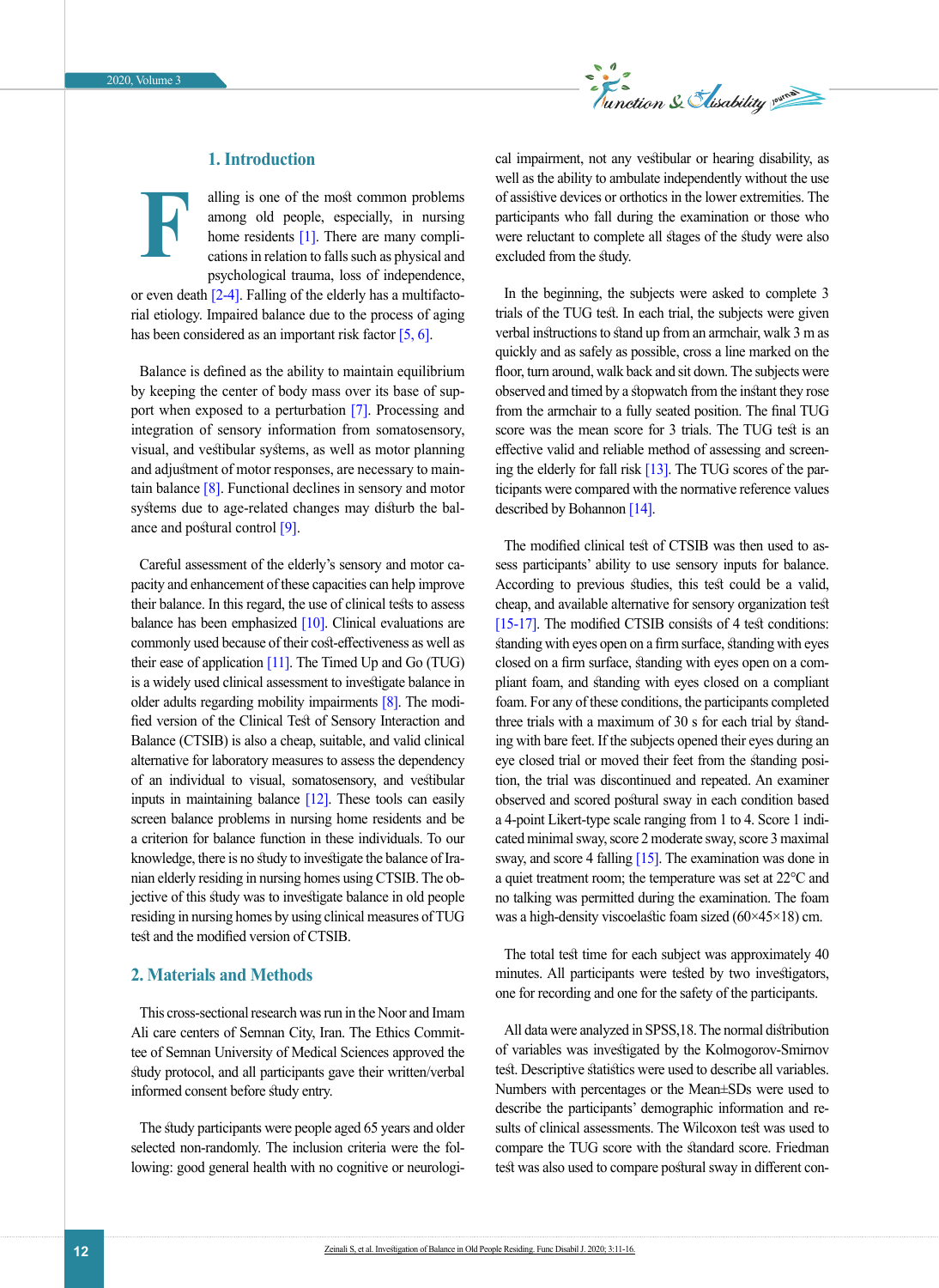

ditions of the CTSIB. A P value of 0.05 or less is considered statistically significant.

## **3. Results**

A total of 54 subjects were selected using non-random sampling to participate in this study, 42 subjects from Imam Ali and 12 subjects from Noor care centers. Table 1 presents the participants' characteristics. Results of the laboratory balance measures with the TUG test showed that the mean time for the completion of TUG was significantly higher than standard scores in all age groups. [Table 2](#page-2-0) presents these results.

The results of the modified CTSIB showed significant differences in postural sway in different conditions of the test. Postural sway in the condition of standing with eyes closed on a firm surface and standing with eyes open and closed on a compliant foam was significantly more than postural sway in the condition of standing with eyes open on a firm surface  $(P<0.001)$ . Also, postural sway in the condition of standing with eyes closed on a compliant foam was more than standing with eyes closed on a firm surface and standing with eyes open on a compliant foam (P<0.001). There were no significant differences in postural sway during standing with

**Table 1.** Participants' characteristics

eyes open on a compliant foam and standing with eyes closed on a firm surface. These results are presented in [Table 3](#page-2-1).

# **4. Discussion**

Visual, vestibular, and somatosensory inputs are con-sidered as the sensory prerequisites for balance [\[18\]](#page-4-5). accordingly, balance can be assessed by challenging these sensory inputs, as proposed in the clinical test of sensory interaction and balance. this test is easily affordable and can be run anywhere without special equipment.

According to CTSIB results in this study, postural sway in the condition of standing with eyes closed on a firm surface and a compliant foam was significantly more than postural sway in the condition of standing with eyes open on a firm surface. This finding is congruent with previous studies [\[19-21\]](#page-4-6) which confirmed the visual reliance in old women and a reduction in balance control by visual occlusion. It was also demonstrated in the present study that greater postural sway occurred during standing with eyes closed on a firm surface and standing with eyes open on a compliant foam. In these two conditions, visual information was blocked and somatosensory in-

| <b>Variables</b>                 |        | Mean±SD/No. (%) |
|----------------------------------|--------|-----------------|
| Age $(y)$                        |        | 74.9±8.4        |
| Gender                           | Male   | 4(7.4)          |
|                                  | Female | 50(92.6)        |
| Body mass index, $\text{kg/m}^2$ |        | $28.2 \pm 5.6$  |

<span id="page-2-0"></span>**Table 2.** Results of the laboratory balance measures in the timed up and go test

| Age (y)   | No. | <b>Mean</b> tSD | 95% CI      | <b>Standard Score</b> | D      |
|-----------|-----|-----------------|-------------|-----------------------|--------|
| 60-69     | 16  | 11.08±4.05      | 8.92-13.23  | $8.1(7.1-9)$          |        |
| 70-79     | 18  | 14.30±4.50      | 12.06-16.54 | $9.2(8.2 - 10.2)$     | < 0.05 |
| $\geq 80$ | 20  | 20.06±5.87      | 17.31-22.80 | $11.3(10-12.7)$       |        |

<span id="page-2-1"></span>**Table 3.** Results of the modified clinical test of sensory interaction and balance

| Condition                                     | <b>Mean</b> tSD | D       |
|-----------------------------------------------|-----------------|---------|
| Standing with eyes open on a firm surface     | $1.07 \pm 0.26$ | < 0.001 |
| Standing with eyes closed on a firm surface   | $1.69 \pm 0.72$ |         |
| Standing with eyes open on a compliant foam   | $1.59 + 0.81$   |         |
| Standing with eyes closed on a compliant foam | $2.56 \pm 0.98$ |         |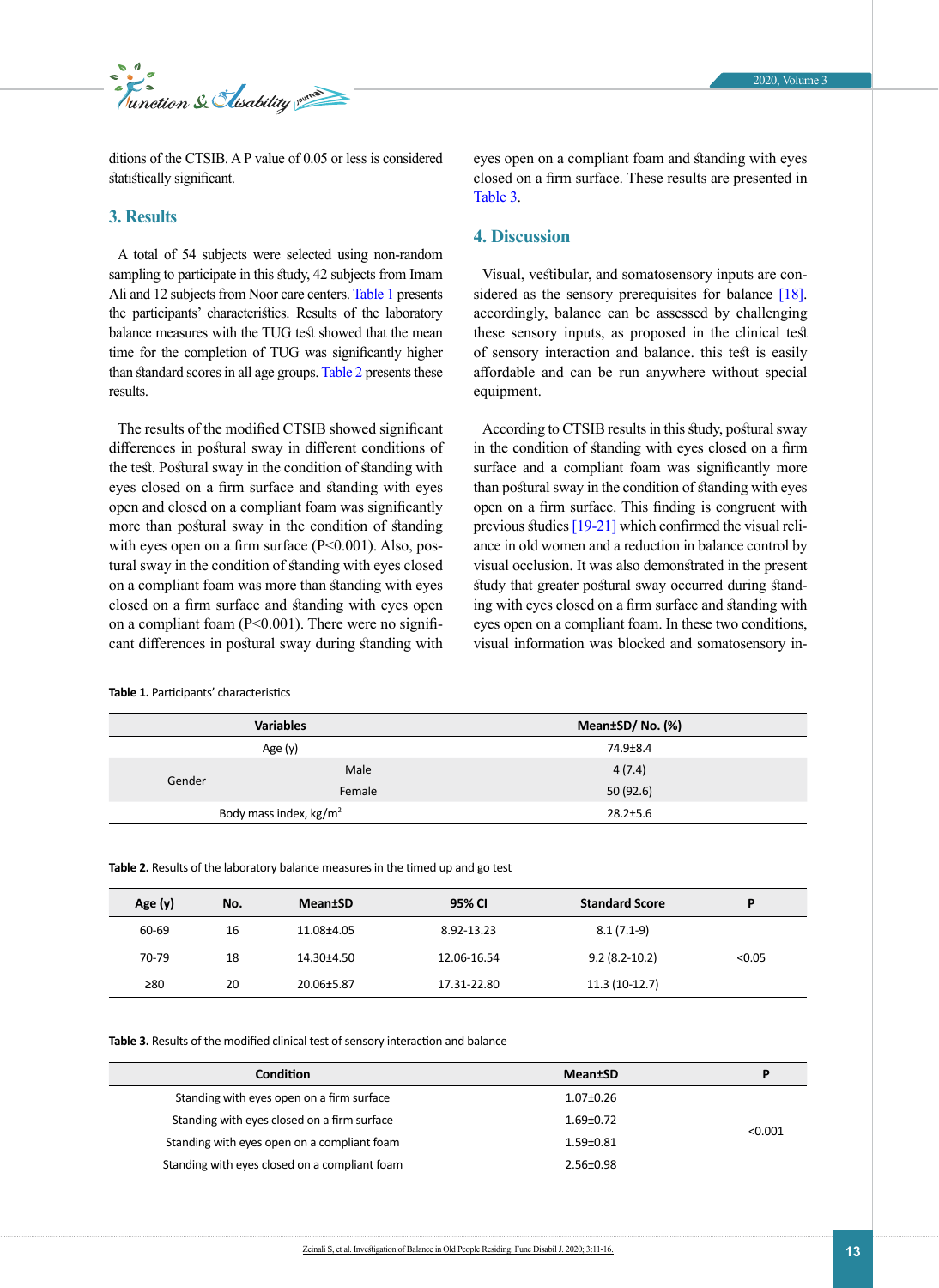

puts were challenged, respectively, so the participants were obliged to rely only on the other two sensory systems for balance control. As there was no significant difference in postural sway during these two positions, visual and somatosensory systems could complement each other's work in challenging tasks and environments.

Standing with eyes closed on a compliant foam was the most challenging position because both visual and somatosensory inputs were challenged and the subjects had to rely only on the vestibular information. When the vestibular system is also incompetent, an increase in postural sway or falling may occur. Similar to the previous study [\[21\],](#page-4-7) our results showed that old people's vestibular system may not have enough proficiency for balance control. Accordingly, preventive and rehabilitative strategies should be implemented that target the elderly about such changes in postural control and functional balance.

The results of this study also showed that the time of completing the TUG test was higher than standard scores in all age groups. This study was done in Imam Ali Daily Care Center and Noor Hostelry Center. Usually, the elderly have decreased mobility and physical activity in such institutionalized centers which may affect this result. According to previous studies, settlement in elderly care centers and a decrease in social and familial experiences together with a decrease in physical activities can limit the functional mobility of old people [22]. According to past studies, these elderly have nothing to do in most of their time and this inactivity harms their functional mobility and participation [22, [23\]](#page-4-8).

The present study investigates the balance in the elderly regarding individuals' sensory and motor functions. Various other factors, such as environmental factors and information processing in the central nervous system, also affect balance control, which could not be studied in this study. The limitation of this study was a relatively small sample size and a lack of sexual harmony in participants' gender as female participants were the majority of the study participants.

# **5. Conclusions**

Elderly people living in nursing homes had poorer motor skills to maintain balance. They also showed greater dependence on visual and sensory systems to maintain balance.

# **Ethical Considerations**

**Compliance with ethical guidelines**

All ethical principles were considered in this article.

#### **Funding**

The study was funded by the Semnan University of Medical Sciences.

### **Authors' contributions**

All authors contributed equally in preparing all parts of the research.

#### **Conflict of interest**

The authors declare no conflicts of interest.

#### **References**

- <span id="page-3-0"></span>[1] Rubenstein LZ, Josephson KR, Robbins AS. Falls in the nursing home. Ann Intern Med. 1994; 121(6):442-51. [[DOI:10.7326/0003-](https://doi.org/10.7326/0003-4819-121-6-199409150-00009) [4819-121-6-199409150-00009](https://doi.org/10.7326/0003-4819-121-6-199409150-00009)] [\[PMID\]](https://www.ncbi.nlm.nih.gov/pubmed/8053619)
- [2] Giné-Garriga M, Guerra M, Marí-Dell'Olmo M, Martin C, Unnithan VB. Sensitivity of a modified version of the 'timed get up and go'test to predict fall risk in the elderly: A pilot study. Arch Gerontol Geriatr. 2009; 49(1):e60-e6. [\[DOI:10.1016/j.archger.2008.08.014\]](https://doi.org/10.1016/j.archger.2008.08.014) [[PMID](https://www.ncbi.nlm.nih.gov/pubmed/18977044)]
- [3] Lajoie Y, Gallagher S. Predicting falls within the elderly community: Comparison of postural sway, reaction time, the Berg balance scale and the Activities-specific Balance Confidence (ABC) scale for comparing fallers and non-fallers. Arch Gerontol Geriatr. 2004; 38(1):11-26. [[DOI:10.1016/S0167-4943\(03\)00082-7](https://doi.org/10.1016/S0167-4943(03)00082-7)]
- [4] Scheffer AC, Schuurmans MJ, Van Dijk N, Van Der Hooft T, De Rooij SE. Fear of falling: Measurement strategy, prevalence, risk factors and consequences among older persons. Age Ageing. 2008; 37(1):19-24. [\[DOI:10.1093/ageing/afm169](https://doi.org/10.1093/ageing/afm169)] [\[PMID\]](https://www.ncbi.nlm.nih.gov/pubmed/18194967)
- <span id="page-3-1"></span>[5] Ahmed AF. Effect of sensorimotor training on balance in elderly patients with knee osteoarthritis. J Adv Res. 2011; 2(4):305-11. [[DOI:10.1016/j.jare.2011.02.001](https://doi.org/10.1016/j.jare.2011.02.001)]
- <span id="page-3-2"></span>[6] Horak FB. Postural orientation and equilibrium: What do we need to know about neural control of balance to prevent falls? Age Ageing. 2006; 35(suppl 2):ii7-ii11. [\[DOI:10.1093/ageing/afl077](https://doi.org/10.1093/ageing/afl077)] [\[PMID\]](https://www.ncbi.nlm.nih.gov/pubmed/16926210)
- <span id="page-3-3"></span>[7] Hamedi D, Lajevardi L, Ghomashchi H, Binesh M, Taghizadeh G. [Effects of constraint induced movement therapy technique using wedge on weight bearing symmetry and functional balance in chronic hemiparesis patients (Persian)]. Koomesh. 2013; 14(3):342-9. [http://](http://koomeshjournal.semums.ac.ir/article-1-1822-fa.html) [koomeshjournal.semums.ac.ir/article-1-1822-fa.html](http://koomeshjournal.semums.ac.ir/article-1-1822-fa.html)
- <span id="page-3-4"></span>[8] Shumway-Cook A, Woollacott MH. Motor control: Translating research into clinical practice. Philadelphia: Lippincott Williams & Wilkins; 2007. [https://books.google.com/books?id=BJcL3enz3xM](https://books.google.com/books?id=BJcL3enz3xMC&printsec=frontcover&dq=Motor+control:+Translating+research+into+clinical+practice&hl=en&sa=X&ved=2ahUKEwiIgNfXocDsAhVj0uAKHfGaDKIQ6AEwAHoECAEQAg#v=onepage&q=Motor%20control%3A%20Translating%20research%20into%20clinical%20practice&f=false) [C&printsec=frontcover&dq](https://books.google.com/books?id=BJcL3enz3xMC&printsec=frontcover&dq=Motor+control:+Translating+research+into+clinical+practice&hl=en&sa=X&ved=2ahUKEwiIgNfXocDsAhVj0uAKHfGaDKIQ6AEwAHoECAEQAg#v=onepage&q=Motor%20control%3A%20Translating%20research%20into%20clinical%20practice&f=false)
- <span id="page-3-5"></span>[9] Woollacott MH, Shumway-Cook A. Changes in posture control across the life span-a systems approach. Phys The. 1990; 70(12):799- 807. [\[DOI:10.1093/ptj/70.12.799](https://doi.org/10.1093/ptj/70.12.799)] [\[PMID](https://www.ncbi.nlm.nih.gov/pubmed/2236223)]
- <span id="page-3-6"></span>[10] Boulgarides LK, McGinty SM, Willett JA, Barnes CW. Use of clinical and impairment-based tests to predict falls by community-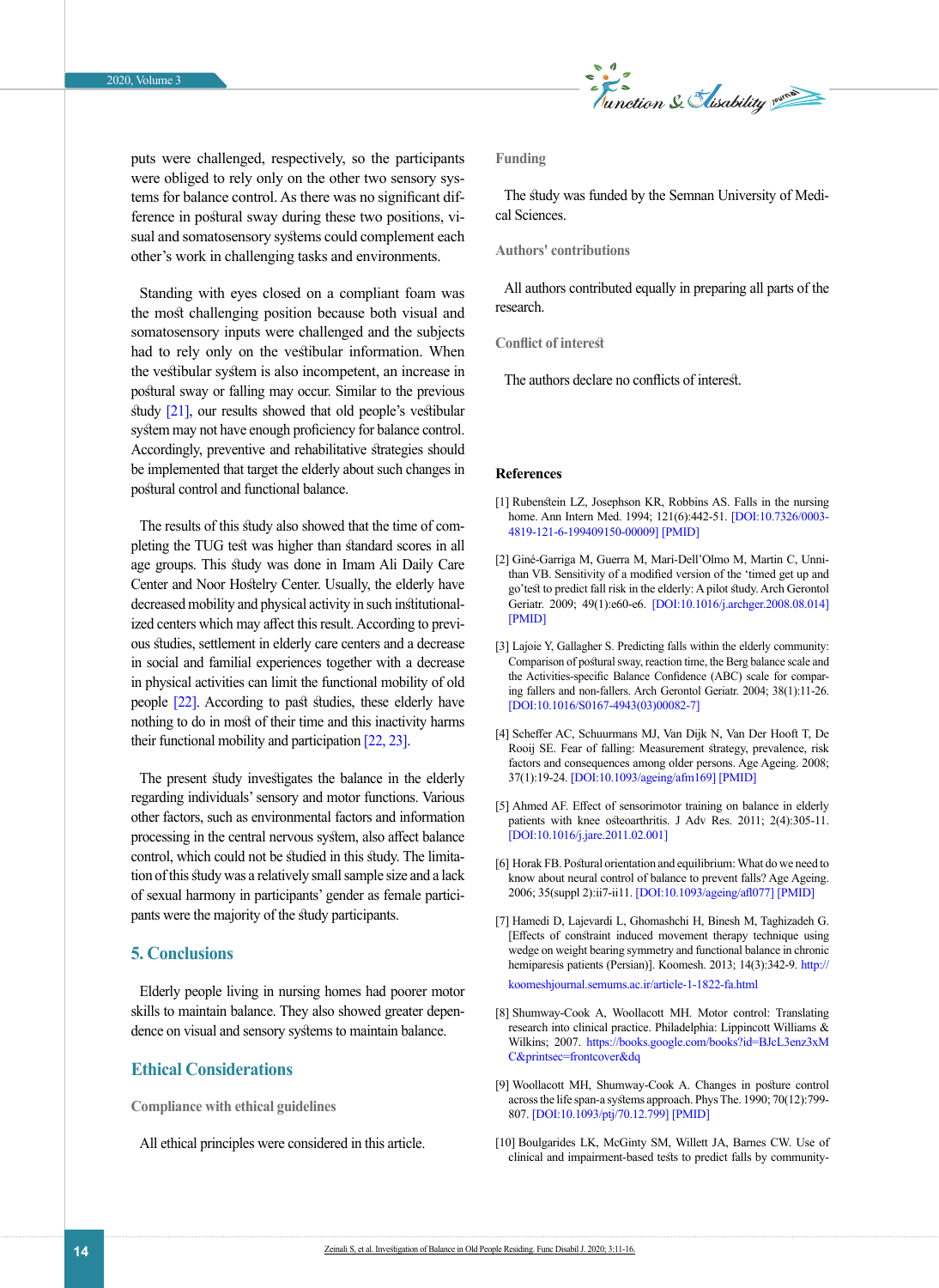*E* and Security summer

dwelling older adults. Phys The. 2003; 83(4):328-39. [[DOI:10.1093/](https://doi.org/10.1093/ptj/83.4.328) [ptj/83.4.328](https://doi.org/10.1093/ptj/83.4.328)] [\[PMID\]](https://www.ncbi.nlm.nih.gov/pubmed/12665404)

differences among nursing homes. Nurs Res. 2004; 53(4):260-72. [[DOI:10.1097/00006199-200407000-00009\]](https://doi.org/10.1097/00006199-200407000-00009) [[PMID](https://www.ncbi.nlm.nih.gov/pubmed/15266165)]

- <span id="page-4-0"></span>[11] Binesh M, Hassani Mehraban A, Amouzadeh Khalili M, Ghomashchi H, Hamedi D, Taghizadeh G. [Relationship between functional balance tests and postural sway parameters in bending and picking up the object on the floor task in the chronic hemiparetic patients (Persian)]. Koomesh. 2013; 14(4):455-65. [http://koomesh](http://koomeshjournal.semums.ac.ir/article-1-1850-fa.html)[journal.semums.ac.ir/article-1-1850-fa.html](http://koomeshjournal.semums.ac.ir/article-1-1850-fa.html)
- <span id="page-4-1"></span>[12] Horn LB, Rice T, Stoskus JL, Lambert KH, Dannenbaum E, Scherer MR. Measurement characteristics and clinical utility of the clinical test of sensory interaction on balance (CTSIB) and modified CTSIB in individuals with vestibular dysfunction. Arch Phys Med Rehabil. 2015; 96(9):1747-8. [\[DOI:10.1016/j.apmr.2015.04.003](https://doi.org/10.1016/j.apmr.2015.04.003)] [\[PMID](https://www.ncbi.nlm.nih.gov/pubmed/26550644)]
- <span id="page-4-2"></span>[13] Binesh M, Taghizadeh G, Hassani Mehraban A, Amozadeh Khalili M, Hamedi D, Ghomashchi H, et al. Relationship between symmetry index and postural sway parameters in dynamic task and functional balance tests in right and left hemiparesis patients (pilot study).J Rehab Sci Res. 2012:938-49. [\[DOI:10.22122/jrrs.v8i5.740\]](http://jrrs.mui.ac.ir/index.php/jrrs/article/view/740])
- <span id="page-4-3"></span>[14] Bohannon RW. Reference values for the timed up and go test: a descriptive meta-analysis. J Geriatr Phys Ther. 2006; 29(2):64-8. [\[DOI:10.1519/00139143-200608000-00004\]](https://doi.org/10.1519/00139143-200608000-00004) [\[PMID](https://www.ncbi.nlm.nih.gov/pubmed/16914068)]
- <span id="page-4-4"></span>[15] Khattar V, Hathiram B. The clinical test for the sensory interaction of balance. Int J Otorhinolaryngol Clin. 2012; 4:41-5. [[DOI:10.5005/](https://doi.org/10.5005/jp-journals-10003-1086) [jp-journals-10003-1086](https://doi.org/10.5005/jp-journals-10003-1086)]
- [16] Whitney SL, Wrisley DM. The influence of footwear on timed balance scores of the modified clinical test of sensory interaction and balance. Arch Phys Med Rehabil. 2004; 85(3):439-43. [\[DOI:10.1016/j.apmr.2003.05.005\]](https://doi.org/10.1016/j.apmr.2003.05.005) [[PMID](https://www.ncbi.nlm.nih.gov/pubmed/15031830)]
- [17] Wrisley DM, Whitney SL. The effect of foot position on the modified clinical test of sensory interaction and balance. Arch Phys Med Rehabil. 2004; 85(2):335-8. [\[DOI:10.1016/j.apmr.2003.03.005](https://doi.org/10.1016/j.apmr.2003.03.005)] [\[PMID](https://www.ncbi.nlm.nih.gov/pubmed/14966723)]
- <span id="page-4-5"></span>[18] Radomski MV, Latham CAT. Occupational therapy for physical dysfunction. Philadelphia: Lippincott Williams & Wilkins; 2008. [https://books.google.com/books?id=NpHhq8VZI-](https://books.google.com/books?id=NpHhq8VZI-0C&printsec=frontcover&dq=Occupational+therapy+for+physical+dysfunction&hl=en&sa=X&ved=2ahUKEwiwmKrf69TsAhWKTBUIHWriCJ8Q6AEwAHoECAYQAg#v=onepage&q=Occupational%20therapy%20for%20physical%20dysfunction&f=false)[0C&printsec=frontcover&dq](https://books.google.com/books?id=NpHhq8VZI-0C&printsec=frontcover&dq=Occupational+therapy+for+physical+dysfunction&hl=en&sa=X&ved=2ahUKEwiwmKrf69TsAhWKTBUIHWriCJ8Q6AEwAHoECAYQAg#v=onepage&q=Occupational%20therapy%20for%20physical%20dysfunction&f=false)
- <span id="page-4-6"></span>[19] Amor-Dorado JC, Barreira-Fernandez MP, Arias-Nunez MC, Gomez-Acebo I, Llorca J, Gonzalez-Gay MA. Benign paroxysmal positional vertigo and clinical test of sensory interaction and balance in systemic sclerosis. Otol Neurotol. 2008; 29(8):1155-61. [\[DOI:10.1097/MAO.0b013e31818a086e\]](https://doi.org/10.1097/MAO.0b013e31818a086e) [\[PMID\]](https://www.ncbi.nlm.nih.gov/pubmed/18833021)
- [20] Amor-Dorado JC, Barreira-Fernández MP, Vázquez-Rodríguez TR, Miranda-Filloy JA, Llorca J, González-Gay MA. Benign paroxysmal positional vertigo and clinical test of sensory interaction and balance in ankylosing spondylitis. Otol Neurotol. 2011; 32(2):278- 83. [\[DOI:10.1097/MAO.0b013e3182016534\]](https://doi.org/10.1097/MAO.0b013e3182016534) [[PMID](https://www.ncbi.nlm.nih.gov/pubmed/21150686)]
- <span id="page-4-7"></span>[21] Choy NL, Brauer S, Nitz J. Changes in postural stability in women aged 20 to 80 years. The Journals of Gerontology Series A: J Gerontol A Biol Sci Med Sci. 2003; 58(6):M525-M30. [\[DOI:10.1093/](https://academic.oup.com/biomedgerontology/article/58/6/M525/560201) [gerona/58.6.M525\]](https://academic.oup.com/biomedgerontology/article/58/6/M525/560201) [\[PMID\]](https://www.ncbi.nlm.nih.gov/pubmed/12807923)
- [22] Król-Zielińska M, Kusy K, Zieliński J, Osiński W. Physical activity and functional fitness in institutionalized vs. independently living elderly: A comparison of 70-80-year-old city-dwellers. Arch Gerontol Geriatr. 2011; 53(1):e10-e6. [\[DOI:10.1016/j.arch](https://doi.org/10.1016/j.archger.2010.07.013)[ger.2010.07.013](https://doi.org/10.1016/j.archger.2010.07.013)] [\[PMID](https://www.ncbi.nlm.nih.gov/pubmed/21035201)]
- <span id="page-4-8"></span>[23] Bates-Jensen BM, Alessi CA, Cadogan M, Levy-Storms L, Jorge J, Yoshii J, et al. The Minimum Data Set bedfast quality indicator: